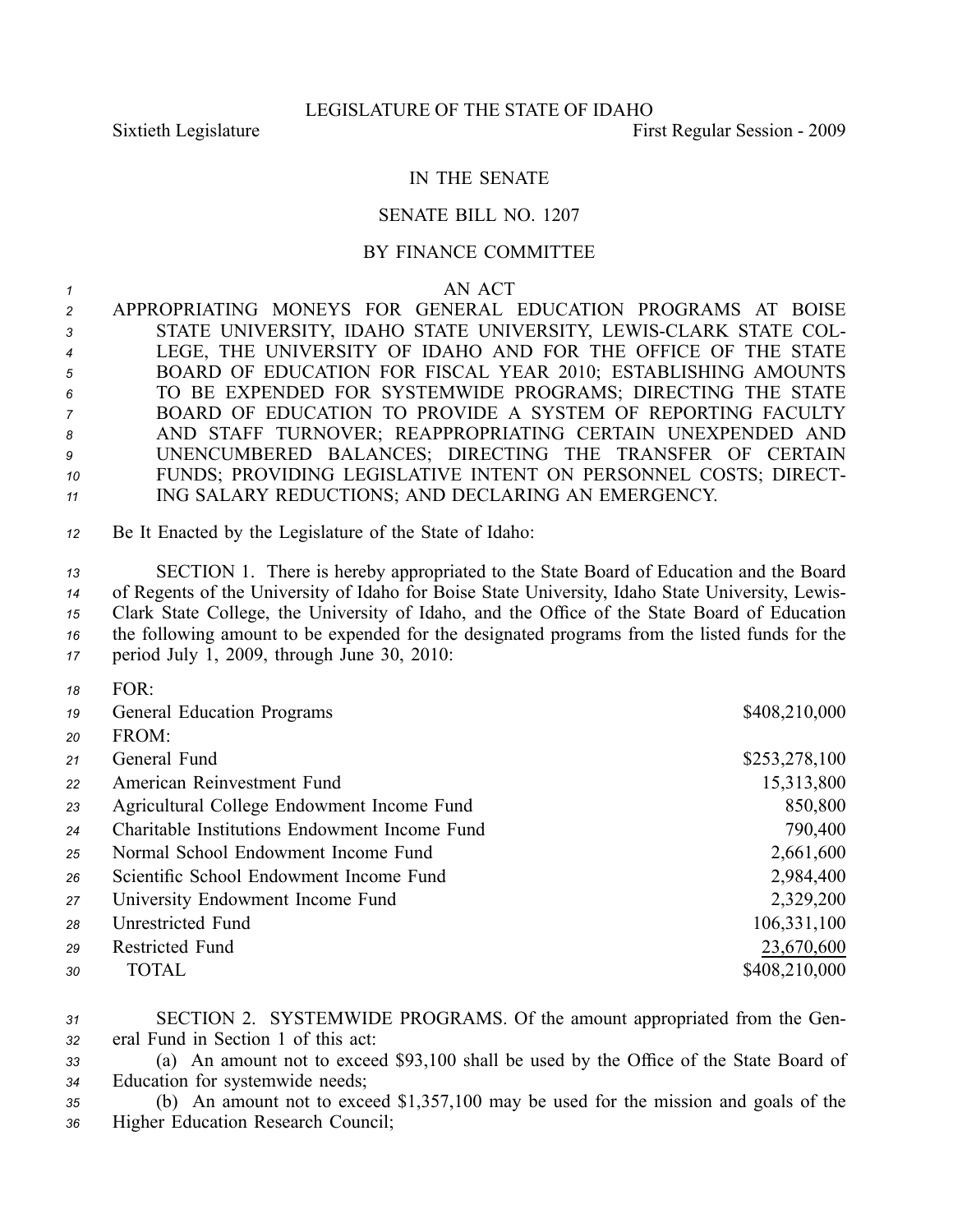*<sup>1</sup>* (c) An amount not to exceed \$1,275,600 may be awarded by the State Board of Edu-*<sup>2</sup>* cation for instructional projects specifically designed to foster innovative learning approaches *<sup>3</sup>* using technology, and to promote the Idaho Electronic Campus;

*<sup>4</sup>* (d) An amount not to exceed \$144,000 may be spen<sup>t</sup> on addressing issues related to *<sup>5</sup>* course transfers across public institutions; and

*<sup>6</sup>* (e) An amount not to exceed \$47,000 may be used by the Office of the State Board of *<sup>7</sup>* Education for expenses directly related to the development of <sup>a</sup> comprehensive plan for expand-*<sup>8</sup>* ing undergraduate and graduate medical education opportunities.

 SECTION 3. PERSONNEL TURNOVER. The State Board of Education shall continue to provide <sup>a</sup> standardized system for tracking and reporting meaningful data about faculty, nonfaculty exempt, and classified staff turnover at the state's institutions of higher education. These statistics shall be available to the Division of Financial Management and the Legislative Services Office no later than November 1 of each year.

 SECTION 4. CARRYOVER AUTHORITY. There is hereby reappropriated to the State Board of Education and the Board of Regents of the University of Idaho for Boise State Uni- versity, Idaho State University, the University of Idaho, LewisClark State College, and the Office of the State Board of Education, any nonGeneral Fund unexpended and unencumbered balances of any appropriation contained in Section 1, Chapter 263, Laws of 2008, to be used for nonrecurring expenditures for the period July 1, 2009, through June 30, 2010.

 SECTION 5. TRANSFER OF FUNDS. There is hereby appropriated and the State Con- troller shall transfer, on July 1, 2009, or as soon thereafter as practicable, the amount of \$10,000,000 from the Permanent Building Fund to the General Fund for the period July 1, 2009, through June 30, 2011. Use of these funds shall be limited to the purchase of real prop- erty, planning, design, construction, equipping and start-up of operations for the Idaho Center for Livestock and Environmental Studies.

 SECTION 6. LEGISLATIVE INTENT. It is the intent of the Legislature to retain to the extent possible, our capable, quality employees who suppor<sup>t</sup> the essential services and statuto- rily authorized programs that the citizens of Idaho expect. The Legislature finds these critical essential services to be those that maintain the health and safety of our citizens and the ed- ucation of our children. While extending flexibility to the Governor and agency directors to manage the state workforce to the best of their ability during these difficult times, it remains the responsibility of the Legislature to identify priorities for the state workforce. The Legislature finds that reductions in personnel funding shall first be managed through salary reductions that impact all personnel fairly; secondly, be mitigated by the use of existing salary savings; thirdly, by using savings created by keeping newly vacated positions unfilled; fourth, by the use of fur- loughs; and lastly, as <sup>a</sup> last resort, by reducing the workforce. It is the intent of the Legislature that these policies shall be adhered to by the executive, legislative, and judicial branches to the extent allowed by law.

 SECTION 7. SALARY REDUCTION. Inasmuch as salary reductions will save jobs; and inasmuch as <sup>a</sup> five percen<sup>t</sup> (5%) reduction in personnel funding may create <sup>a</sup> reduction in force; and inasmuch as the state, as <sup>a</sup> single employer of multiple departments, agencies and insti-tutions, is required by law to direct across the board salary adjustments; the State Board of